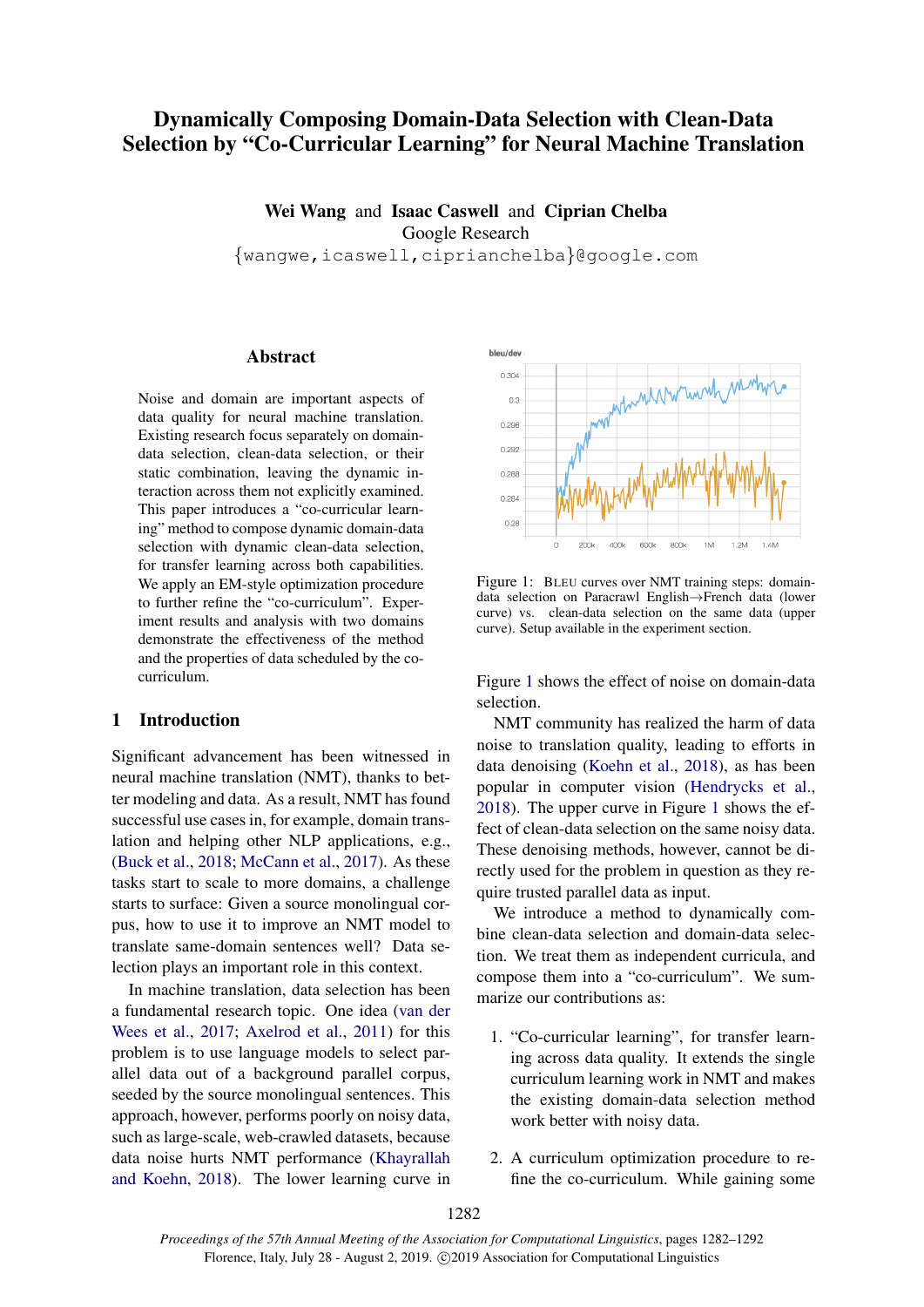improvement with deep models, it surprisingly improves shallow model by 8-10 BLEU points – We find that bootstrapping seems to "regularize" the curriculum and make it easier for a small model to learn on.

3. We wish our work contributed towards better understanding of data, such as noise, domain, or "easy to learn", and its interaction with NMT network.

### 2 Related Work

## 2.1 Measuring Domain and Noise in Data

Data selection for MT usually uses a scoring function to rank sentence pairs. Cross entropy difference [\(Moore and Lewis,](#page-9-6) [2010\)](#page-9-6) between two language models is usually used for selecting domain sentences, e.g., [\(van der Wees et al.,](#page-10-0) [2017;](#page-10-0) [Axel](#page-9-2)[rod et al.,](#page-9-2) [2011\)](#page-9-2). For a source sentence x of length |x|, with a general-domain language model (LM), parameterized as  $\vartheta$ , and an in-domain LM,  $\vartheta$ , the domain-relevance of x is calculated as:<sup>[1](#page-1-0)</sup>

<span id="page-1-1"></span>
$$
\varphi\left(x;\tilde{\vartheta},\hat{\vartheta}\right) = \frac{\log P\left(x;\hat{\vartheta}\right) - \log P\left(x;\tilde{\vartheta}\right)}{|x|} \quad (1)
$$

Alternative measures [\(Wang et al.,](#page-10-1) [2017;](#page-10-1) [Chen and](#page-9-7) [Huang,](#page-9-7) [2016;](#page-9-7) [Chen et al.,](#page-9-8) [2016\)](#page-9-8) also show effectiveness. With Eq. [1](#page-1-1) to select data, the data distribution (domain quality) in the in-domain monolingual data used to train  $P(x; \hat{\theta})$  is transferred into the selected data through the scoring.

Data selection has also been used for data denoising [\(Junczys-Dowmunt,](#page-9-9) [2018;](#page-9-9) [Wang et al.,](#page-10-2) [2018b\)](#page-10-2), by using NMT models and trusted data to measure the noise level in a sentence pair. One such a scoring function uses a baseline NMT,  $\theta$ , trained on noisy data and a cleaner NMT,  $\hat{\theta}$ , obtained by fine-tuning  $\theta$  on a small trusted parallel dataset, and measures quality in a sentence pair  $(x, y)$ :

<span id="page-1-2"></span>
$$
\phi\left(x, y; \tilde{\theta}, \hat{\theta}\right) = \frac{\log P\left(y|x; \hat{\theta}\right) - \log P\left(y|x; \tilde{\theta}\right)}{|y|} \tag{2}
$$

Using NMT models for selection can also lead to faster convergence [\(Wang et al.,](#page-10-3) [2018a\)](#page-10-3). With Eq. [2,](#page-1-2) the distribution (data quality) in the trusted parallel data is transferred into the selected data. These scoring functions usually use smaller networks.

## 2.2 Curriculum Learning for NMT

Curriculum learning (CL) [\(Bengio et al.,](#page-9-10) [2009\)](#page-9-10) has been used to further improve traditional static selection. In CL, a curriculum,  $C$ , is a sequence of training criteria over training steps. A training criterion,  $Q_t(y|x)$ , at step t is associated with a set of weights,  $W_t(x, y)$ , over training examples  $(x, y)$ in a dataset  $D$ , where  $y$  is the translation for  $x$ .  $Q_t(y|x)$  is a re-weighting of the training distribution  $P(y|x)$ :

<span id="page-1-3"></span>
$$
Q_t(y|x) \propto W_t(x, y) P(y|x), \forall (x, y) \in D \quad (3)
$$

Hence, for a training with  $T$  maximum steps,  $\mathcal C$  is a sequence:

<span id="page-1-4"></span>
$$
\mathcal{C} = \langle Q_1, ..., Q_t, ..., Q_T \rangle \tag{4}
$$

At t, an online learner samples data from  $Q_t$ to train on, resulting in a task (or model),  $m_t$ . Therefore,  $C$  corresponds to a sequence of tasks,  $\mathcal{M} = \langle m_1, ..., m_t, ..., m_f \rangle$ , where  $m_f$  is the final task of interest. Intermediate tasks,  $m_t$ , are sorted in increasing relevance to  $m_f$  as a series of "stepping stones" to  $m_f$ , making curriculum learning a form of transfer learning that transfers knowledge through  $M$  to benefit  $m_f$ . A performance metric  $\mathcal{P}(\mathcal{C}, m_f)$  is used to evaluate  $m_f$ .

There has already been rich research in CL for NMT. Fine-tuning a baseline on in-domain parallel data is a good strategy [\(Thompson et al.,](#page-10-4) [2018;](#page-10-4) [Sajjad et al.,](#page-9-11) [2017;](#page-9-11) [Freitag and Al-Onaizan,](#page-9-12) [2016\)](#page-9-12). [van der Wees et al.](#page-10-0) [\(2017\)](#page-10-0) introduce a domain curriculum. [Wang et al.](#page-10-2) [\(2018b\)](#page-10-2) define noise level and introduce a denoising curriculum. [Kocmi and](#page-9-13) [Bojar](#page-9-13) [\(2017\)](#page-9-13) use linguistically-motivated features to classify examples into bins for scheduling. [Ku](#page-9-14)[mar et al.](#page-9-14) [\(2019\)](#page-9-14) use reinforcement learning to learn a denoising curriculum based on noise level of examples. [Zhang et al.](#page-10-5) [\(2018\)](#page-10-5) explore CL in general for NMT and observe faster training convergence. [Zhang et al.](#page-10-6) [\(2019\)](#page-10-6) use CL to adapt generic NMT models to a specific domain. [Pla](#page-9-15)[tanios et al.](#page-9-15) [\(2019\)](#page-9-15) propose a CL framework to simplify and speed up training and achieve better results; a nice study in sampling schedules was carried out.

CL therefore is a natural formulation for dynamic online data selection. Our work is built on two types of dynamic data selection: Dynamic domain-data selection and dynamic clean-data selection. The former uses the neural LM (NLM) based scoring function (Eq. [1\)](#page-1-1), which we call

<span id="page-1-0"></span> $1$  We can use both source and target LMs, but we study the problem where only a source in-domain corpus is available..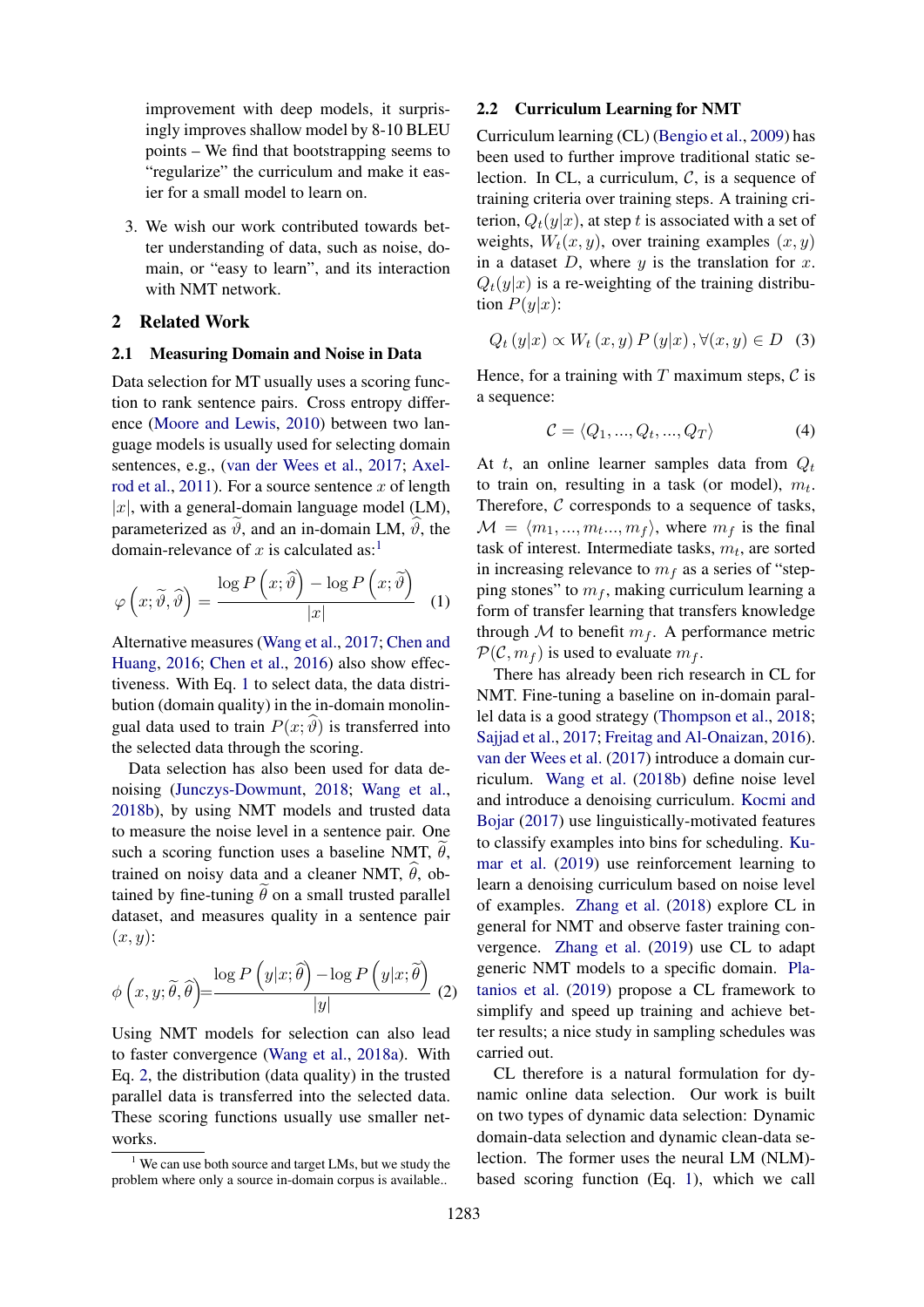domain curriculum, denoted by  $C_{domain}$ . The later uses the NMT-based scoring function (Eq. [2\)](#page-1-2), which we call **denoising curriculum**, denoted by  $C_{\text{denoise}}$ . Ideally, we would have in-domain, trusted parallel data to design a true curriculum,  $C_{true}$ , as an assessment oracle: with trusted indomain parallel data,  $C_{\text{denoise}}$  is expected to simultaneously perform domain-data selection and clean-data selection, becoming  $C_{true}$ .

Mini-batch sampling is important for CL. Several alternatives have been introduced to evolve the training criteria  $Q_t$  over time [\(Zhang et al.,](#page-10-5) [2018;](#page-10-5) [Wang et al.,](#page-10-2) [2018b;](#page-10-2) [van der Wees et al.,](#page-10-0) [2017;](#page-10-0) [Kocmi and Bojar,](#page-9-13) [2017;](#page-9-13) [Platanios et al.,](#page-9-15) [2019\)](#page-9-15). In these curricula, tasks in  $M$  are sequenced in order of increasing relevance. Earlier tasks are exposed to a diversity of examples and later tasks progressively concentrate on data subsets more relevant to the final task.

## 2.3 More Related Work

[Junczys-Dowmunt](#page-9-9) [\(2018\)](#page-9-9) introduces a practical and effective method to combine (static) features for data filtering. [Mansour et al.](#page-9-16) [\(2011\)](#page-9-16) combine an n-gram LM and IBM translation Model 1 [\(Brown et al.,](#page-9-17) [1993\)](#page-9-17) for domain data filtering. We compose different types of dynamic online selection rather than combining static features.

Back translation (BT), e.g., [\(Sennrich et al.,](#page-9-18) [2016\)](#page-9-18), is another important approach to using monolingual data for NMT. Here we use monolingual data to seed data selection, rather than generating parallel data directly from it. Furthermore, we study the use of source-language monolingual data, in which case BT cannot be applied directly.

### <span id="page-2-2"></span>3 Problem Setting

 $D_{XY}$  is a background parallel dataset between languages  $X$  and  $Y$ . It may be crawled from the web: large (hundreds of millions of pairs), diverse and noisy.

 $D_X^{\text{ID}}$  is an in-domain monolingual corpus in source language  $X$ . It contains thousands to millions of sentences and specifies the testing domain. With  $D_X^{\text{ID}}$ , we can train  $\varphi$  (Eq. [1\)](#page-1-1) to sort data by domain relevance into a domain curriculum.  $D_X^{\text{ID}}$ can be small because we can use it to fine-tune  $\vartheta$ into  $\vartheta$ .

 $D_{XY}^{OD}$  is a small, trusted, out-of-domain (OD) parallel dataset. It contains several thousands of pairs or fewer. With  $\widehat{D_{XY}^{OD}}$ , we can train the  $\phi$ 

<span id="page-2-0"></span>3 en→zh sentence pairs:

1

- (en) Where is the train station?
- (zh-gloss) TRAIN STATION IS WHERE?
- $\overline{\mathcal{L}}$ (en) I'd like to have two window seats. (zh-gloss) PLS. BOOK ME TWO WINDOW SEATS.
- 3 (en) It usually infects people older than 60.
- (zh-gloss) PEOPLE OLDER THAN 60 USUALLY ARE INFECTED BY IT.

| Travel domain curri.<br>$\varphi(3) < \varphi(2) < \varphi(1)$ |     | $W_2 \rightarrow W_3 \rightarrow W_4$ |  |
|----------------------------------------------------------------|-----|---------------------------------------|--|
| Denoising curri.<br>$\phi(2) < \phi(1) < \phi(3)$              | 1/3 |                                       |  |
| Co-curriculum<br>(Our goal)                                    |     |                                       |  |

Table 1: Curriculum and co-curriculum examples generated from a toy dataset. Each is characterized by its re-weighting,  $W_t$ , over four steps, to stochastically order data to benefit a final task.  $\varphi$ : the domain scoring function (Eq. [1\)](#page-1-1).  $\phi$ : the denoising scoring function (Eq. [2\)](#page-1-2). Strikethrough marks discarded examples.

(Eq. [2\)](#page-1-2) to sort data by noise level into a denoising curriculum.

The setup, however, assumes that the indomain, trusted parallel data,  $\widehat{D_{XY}^{ID}}$ , does not exist – Our goal is to use an easily available monolingual corpus and recycle existing trusted parallel data to reduce the cost of curating in-domain parallel data.

We are interested in a composed curriculum,  $\mathcal{C}_{\text{co}}$ , to improve either original curriculum:

$$
\mathcal{P}\left(\mathcal{C}_{\text{co}}, m_f\right) \quad > \quad \mathcal{P}\left(\mathcal{C}_{\text{denoise}}, m_f\right) \tag{5}
$$

$$
\mathcal{P}\left(\mathcal{C}_{\text{co}}, m_f\right) \quad > \quad \mathcal{P}\left(\mathcal{C}_{\text{domain}}, m_f\right) \tag{6}
$$

We hope  $\mathcal{P}(C_{\rm co}, m_f) \approx \mathcal{P}(\mathcal{C}_{\rm true}, m_f)$  as if a small in-domain, trusted parallel dataset were available.

### <span id="page-2-1"></span>4 Co-Curricular Learning

Table [1](#page-2-0) illustrates the idea with a toy dataset of three examples. Source sentences (en) of examples 1 and 2 are in the travel domain. Example 2 is a noisy translation. Example 3 is well-translated but belongs to the medicine domain. A traveldomain curriculum follows its data re-weighting,  $W_t$ , and gradually discards (strikethrough) less in-domain examples, optimizing towards a traveldomain model. The denoising curriculum gradually discards noisy examples to improve general accuracy, without paying special attention to travel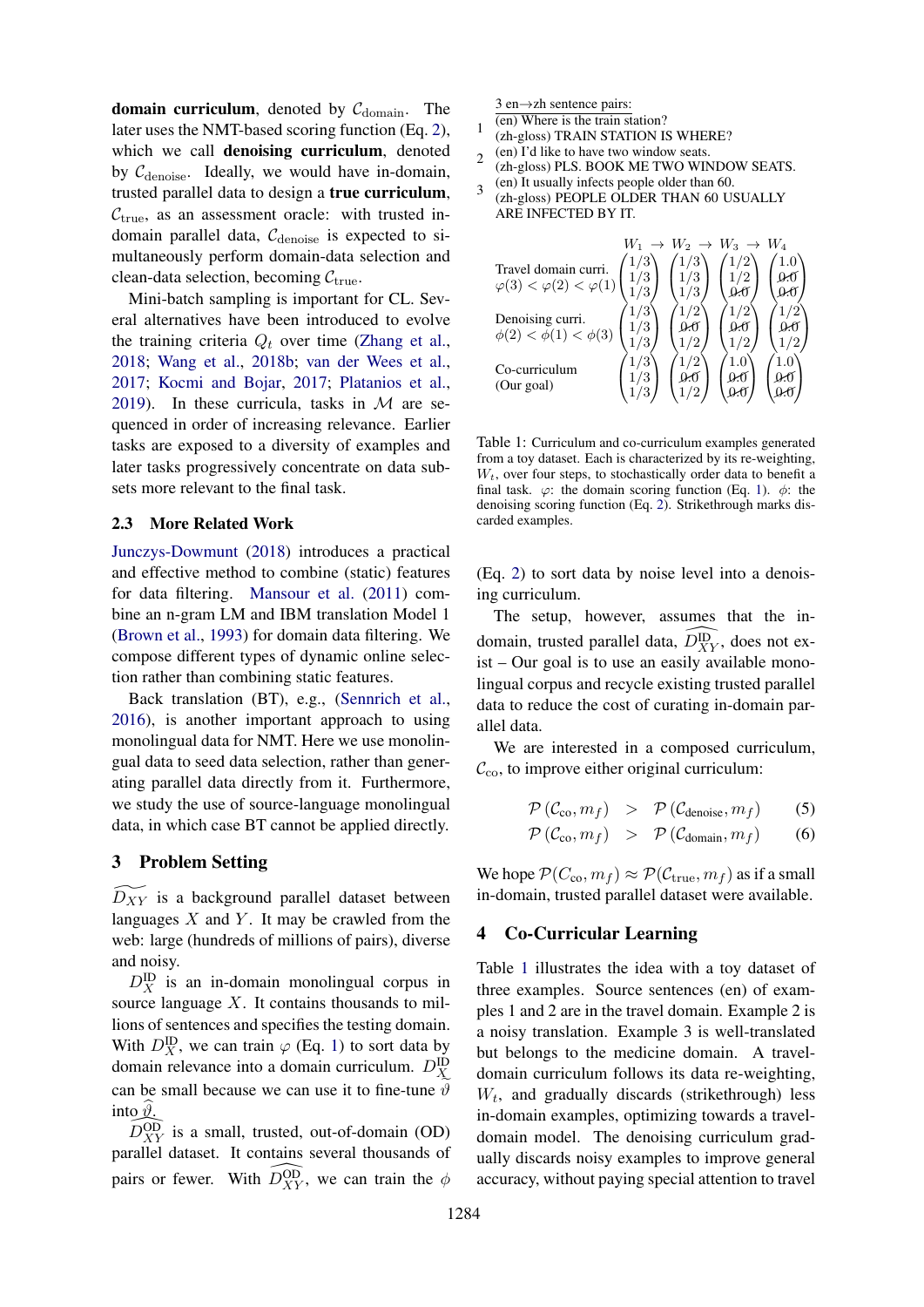domain. We want to "fuse" these two partial curricula into a co-curriculum to train models progressively on both in-domain and clean examples. We call this co-curricular learning.

#### 4.1 Curriculum Mini-Batching

To facilitate the definition of co-curricular learning and following [\(Platanios et al.,](#page-9-15) [2019;](#page-9-15) [Wang](#page-10-2) [et al.,](#page-10-2) [2018b\)](#page-10-2), we define a dynamic data selection function,  $\mathcal{D}_{\lambda}^{\phi}$  $\chi^{\varphi}(t, D)$ , to return the top  $\lambda(t)$  of examples in a dataset  $D$  sorted by a scoring function  $\phi$  at a training step t. We use  $\lambda(t) = 0.5^{t/H}$ ,  $(0 < \lambda \leq 1)$ , as a *pace function* to return a selection ratio value that decays over time controlled by a hyper-parameter  $H^2$  $H^2$ . During training,  $\mathcal{D}^{\phi}_{\lambda}$  $\chi^\varphi(t,D)$ progressively evolves into smaller subdatasets that are more relevant to the final task using the scoring function. In practice,  $\mathcal{D}_{\lambda}^{\phi}$  $\phi_{\lambda}^{\phi}(t, D')$  can be applied on a small buffer  $D'$  of random examples from the much bigger D, for efficient online training. It may also be desirable to set a floor value on  $\lambda(t)$ to avoid potential data selection bias. This is how we implement a curriculum in experiments. We introduce two different co-curricula below.

# **4.2** Mixed Co-Curriculum  $(\mathcal{C}_{\text{co}}^{\text{mix}})$

Mixed co-curriculum,  $C_{\text{co}}^{\text{mix}}$ , simply adds up the domain scoring function (Eq. [1\)](#page-1-1) and the denoising function (Eq. [2\)](#page-1-2). For a sentence pair  $(x, y)$ ,

$$
\psi(x, y) = \phi(x, y) + \varphi(x).
$$

We then can constrain the re-weighting,  $W_t(x, y)$ , to assign non-zero weights only to examples in  $D_\lambda^\psi$  $\sqrt[\psi]{t}$ ,  $\widetilde{D_{XY}}$ ) at a training step. We use uniform sampling. The co-curriculum is thereby fully instantiated based on Eq. [3](#page-1-3) and Eq. [4.](#page-1-4) However, values of  $\phi$  and  $\varphi$  may not be on the same scale or even from the same family of distributions. Therefore, despite its simplicity,  $C_{\rm co}^{\rm mix}$  may not be able to enforce either curriculum sufficiently.

# **4.3** Cascaded Co-Curriculum ( $\mathcal{C}_{co}^{cascale}$ )

Cascaded co-curriculum,  $C_{\rm co}^{\rm cascade}$ , defines two selection functions and nests them. Let  $\beta(t)$  =  $0.5^{t/F}$  and  $\gamma(t) = 0.5^{t/G}$  be two pace functions, implemented similarly to above  $\lambda(t)$ , with different hyper-parameters  $F$  and  $G<sup>3</sup>$  $G<sup>3</sup>$  $G<sup>3</sup>$ . They con-

trol the data-discarding paces for clean-data selection and domain-data selection, respectively. At step t,  $\mathcal{D}_{\beta}^{\phi}$  $\frac{\phi}{\beta}\left(t, \widetilde{D_{XY}}\right)$  retains the top  $\beta(t)$  of background data  $\widetilde{D_{XY}}$ , sorted by scoring function  $\phi(x, y)$ .  $\mathcal{D}_\gamma^{\varphi}\left(t, \mathcal{D}_\beta^{\phi}\right)$  $\mathcal{L}_{\beta}^{\phi}\left(t, \widetilde{D_{XY}}\right)$  retains the top  $\gamma(t)$  of  $\mathcal{D}_{\beta}^{\phi}$  $\frac{\phi}{\beta}\left(t, \widetilde{D_{XY}}\right)$ , re-sorted by scoring function  $\varphi(x)$ . That is,

$$
\left(\mathcal{D}_{\gamma}^{\varphi}\circ\mathcal{D}_{\beta}^{\phi}\right)\left(t,\widetilde{D_{XY}}\right)=\mathcal{D}_{\gamma}^{\varphi}\left(t,\mathcal{D}_{\beta}^{\phi}\left(t,\widetilde{D_{XY}}\right)\right)
$$

Then Eq. [3](#page-1-3) is redefined into Eq. [4](#page-1-4) with uniform sampling:<sup>[4](#page-3-2)</sup>

$$
W_t(x,y) = \begin{cases} \frac{1}{|\mathcal{D}^{\varphi}_{\gamma} \circ \mathcal{D}^{\phi}_{\beta}|} & \text{if } (x,y) \in \mathcal{D}^{\varphi}_{\gamma} \circ \mathcal{D}^{\phi}_{\beta} \\ 0 & \text{otherwise} \end{cases}
$$
 (7)

Compared to  $C_{\text{co}}^{\text{mix}}, C_{\text{co}}^{\text{cascade}}$  cascades  $C_{\text{denoise}}$  and  $C_{domain}$  per step.

At a time step, both pace functions, in their respective paces, discard examples that become less relevant to their own tasks. All surviving examples then have an equal opportunity to be sampled. Even though uniformly sampled, examples that are more relevant are retained longer in training and thus weighed more over time.

Table [1](#page-2-0) shows a toy example of how two curricula are composed. At step 1, no example is discarded yet, and all examples have equal sampling opportunity  $(W_1$ 's). At step 2, the denoising curriculum discards the noisiest example 2, but the domain curriculum still keeps all; So only 1 and 3 are retained in the co-curriculum  $(W_2)$ . In step 3, the domain curriculum discards the least in-domain example 3, so only 1 is left in the cocurriculum now  $(W_3)$ . The denoising curriculum has a slower pace than the domain curriculum. Over the four steps, example 1 is kept longer thus weighed more.

#### 4.4 Curriculum Optimization

We further improve the co-curriculum using an EM [\(Dempster et al.,](#page-9-19) [1977\)](#page-9-19) style optimization procedure in training, as shown in Figure [2.](#page-4-0) It aims specifically to iteratively improve the denoising selection, without losing quality on the domain selection.

<span id="page-3-0"></span> $2$  This is inspired by the exponential learning rate schedule. In the following notations, we omit  $H$  for brevity, but the function name implies it.

<span id="page-3-1"></span><sup>&</sup>lt;sup>3</sup> We will omit  $F$ ,  $G$  for brevity, but the function names can indicate them.

<span id="page-3-2"></span><sup>4</sup> Function nesting is asymmetrical, but the uniform sampling seems to make the nesting irrelevant to the nesting order. In experiments, we did not notice empirical differences between nesting one way or the other.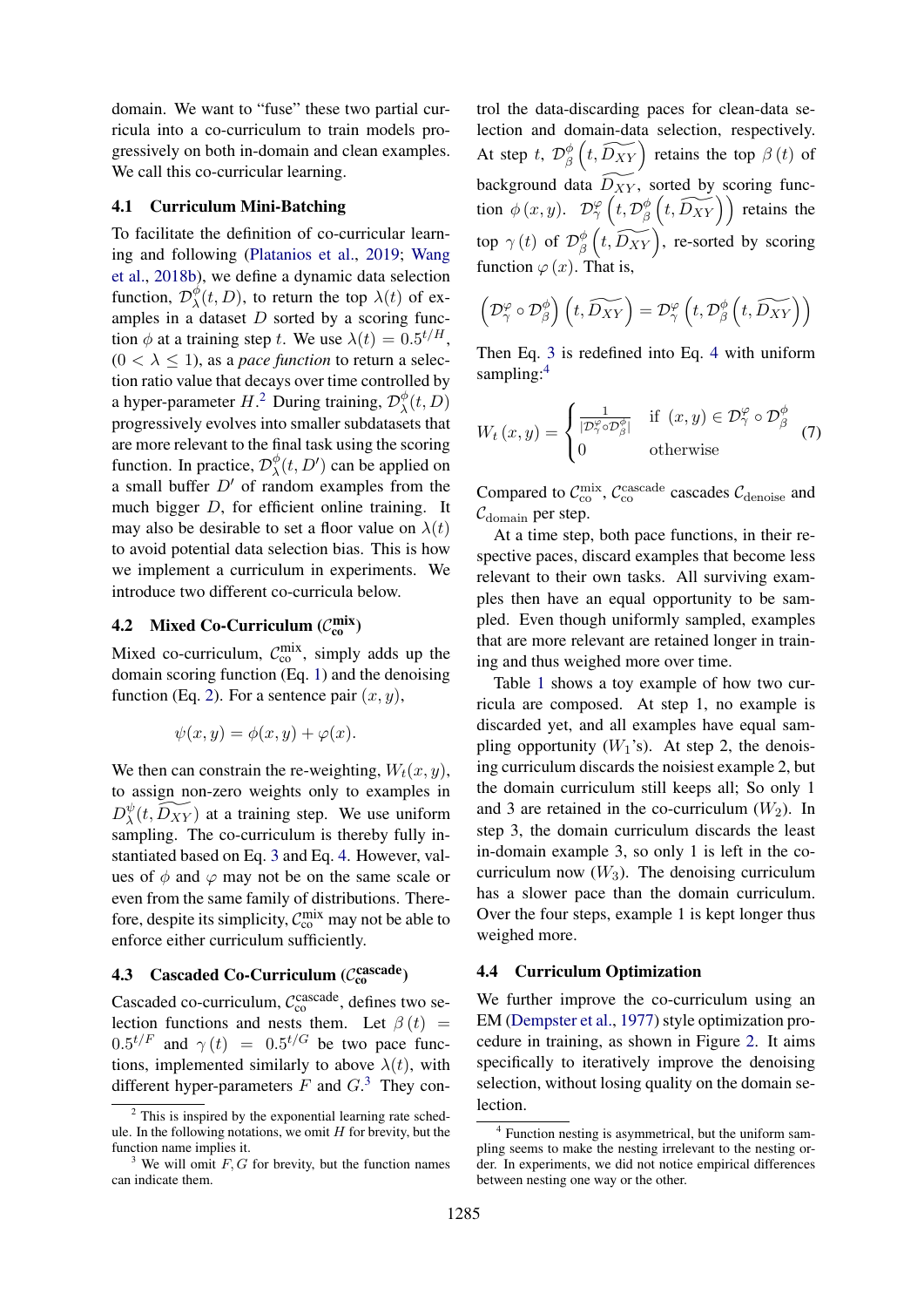<span id="page-4-0"></span>

Figure 2: Co-curricular learning with an EM-style optimization procedure. Thicker arrows form the bootstrapping loop.

With  $\widetilde{D_{XY}}$  and  $D_X^{\text{ID}}$ , we train a domain scoring function,  $\varphi(x; \tilde{\vartheta}, \hat{\vartheta})$ . With  $\widetilde{D_{XY}}$  and  $\widehat{D_{XY}^{OD}}$ , we train a denoising scoring function,  $\phi(y|x; \tilde{\theta}, \hat{\theta})$ . The in-domain component  $\vartheta$  of  $\varphi$  or the clean component  $\hat{\vartheta}$  of  $\phi$  are obtained by fine-tuning  $\hat{\vartheta}$ or  $\theta$  on the respective seed data. These *initialize* the procedure (iteration 0).

At iteration  $i$ , we generate a concrete cocurriculum using the dynamic re-weighting,  $W_t$ , as defined in Section [4.](#page-2-1) Let GEN-C denote the *curriculum generation* process:

<span id="page-4-1"></span>
$$
C_{\rm co} = \text{GEN-}\mathcal{C}\left(\widetilde{D_{XY}}, \phi_i, \varphi\right) \tag{8}
$$

Then, we fine-tune the original noisy NMT component,  $\tilde{\theta}$ , of  $\phi$  on  $\mathcal{C}_{\text{co}}$ :

$$
\widehat{\theta}^* = \arg\max_{\widehat{\theta}} \mathcal{P}\left(\mathcal{C}_{\text{co}}, m_f\right) \tag{9}
$$

 $\widehat{\theta}^*$  is used to replace the clean component of  $\phi$ 

$$
\begin{array}{rcl} \widehat{\theta}_i & = & \widehat{\theta}^* \\ i & = & i+1 \end{array}
$$

 $\theta_i$  is then compared against the original  $\theta$  for scoring. The updated  $\phi$  and the constant  $\varphi$  work together to generate a new co-curriculum in the next iteration going back to Eq. [8.](#page-4-1) In this process, only the denoising function  $\phi$  is iteratively updated, made more aware of the domain.

We call the procedure EM-style because  $D_{XY}$ is treated as incomplete without the (hidden) data order. The generated  $\mathcal{C}_{\text{co}}$  in each iteration sorts the data and thus is viewed as complete. It is then used to train  $\widehat{\theta}$  by maximizing the performance of the final task.  $\hat{\theta}$  and  $\mathcal{C}_{\text{co}}$  bootstrap each other. The process finishes after a pre-defined number of iterations. We use shallow parameterization for scoring functions but we can train a deep model on the final  $C_{\text{co}}$ . The process also uses fine-tuning, so it can be run efficiently.

0

In principle, the domain-data scoring function  $\varphi$  can be updated in a similar manner, too, by updating its in-domain component,  $\hat{\theta}$ . This may help when the in-domain monolingual corpus is very small. An alternating optimization process can be used to bootstrap both. We, however, do not investigate this.

#### 5 Experiments

#### <span id="page-4-4"></span>5.1 Setup

We consider two background datasets and two test domains, so we have four experiment configurations. Each configuration has as inputs a background dataset, an in-domain source-language corpus and a (small) trusted parallel dataset that is out-of-domain. The inputs of a configuration are shown in Figure [2.](#page-4-0)

As alternative background datasets, we use the English $\rightarrow$ French Paracrawl data,<sup>[5](#page-4-2)</sup> (300 million pairs), and the WMT14 training data (40 million pairs). The former is severely noisier than the later. We adopt sentence-piece model and apply open-source implementation [\(Kudo,](#page-9-20) [2018\)](#page-9-20) to segment data into sub-word units with a source-target shared 32000 sub-word vocabulary.

We use two test domains: the English→French IWSLT15 test set, in spoken language domain; and the English→French WMT14 test set, in news domain. For IWSLT15, we use the English side of its provided parallel training data (220 thousand examples) as  $D_X^{\text{ID}}$ , but use the parallel version as  $\widehat{D_{XY}^{OD}}$  for the WMT14 domain. The IWSLT14 test set is used for validation. For the WMT14 domain, the provided 28 million English sentences are used as  $D_X^{\text{ID}}$ . WMT 2010-2011 test sets are concatenated as  $\widehat{D_{XY}^{ID}}$  for news<sup>[6](#page-4-3)</sup>, or as  $\widehat{D_{XY}^{OD}}$  for the above

<span id="page-4-3"></span><span id="page-4-2"></span><sup>5</sup> <https://paracrawl.eu>

<sup>&</sup>lt;sup>6</sup> Strictly speaking, though all are in news, the WMT 2014 monolingual data, the WMT 2011-2012 test sets and the 2014 test set are not necessarily in the exact same news domain. So this news test domain could be treated as a looser case than the IWSLT domain and examines the method at a slightly different position in the spectrum of the problem.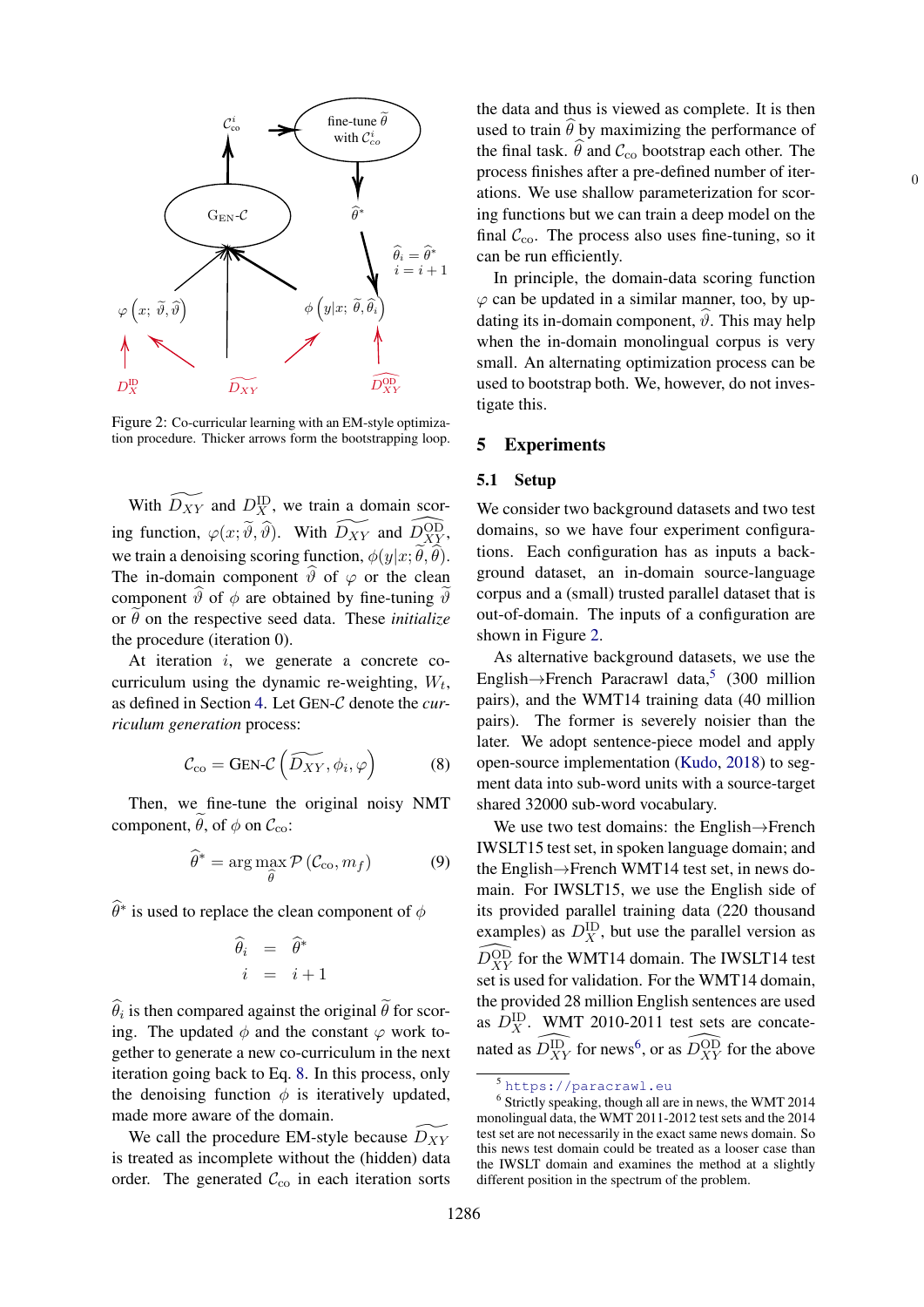IWSLT15 test domain. So, the trusted data are reversely shared across the two test domains. Additionally, WMT 2012-2013 are used as the validation set for the WMT14 test domain. Our method does not require the in-domain trusted data, but we use it to construct bounds in evaluation.

We use RNN-based NMT [\(Wu et al.,](#page-10-7) [2016\)](#page-10-7) to train models. Model parameterization for  $\theta$ 's of  $\phi$  (Eq [2\)](#page-1-2) or  $\vartheta$ 's  $\varphi$  (Eq [1\)](#page-1-1) is 512 dimensions by 3 layers – NLMs are realized using NMT models with dummy source sentences [\(Sennrich et al.,](#page-9-18) [2016\)](#page-9-18). Deep models are 1024 dimensions by 8 layers. Unless specified, results are reported for deep models. We compute truecased, detokenized BLEU with mteval-v14.pl.

Training on Paracrawl uses Adam in warmup and then SGD for a total of 3 million steps using batch size 128, learning rate 0.5 annealed, at step 2 million, down to 0.05. Training on WMT 2014 uses batch size 96, dropout probability 0.2 for a total of 2 million steps, with learning rate 0.5 annealed, at step 1.2 million, down to 0.05, too. No dropout is used in Paracrawl training due to its large data volume.

For the pace hyper-parameters (Section [4\)](#page-2-1), we empirically use  $H = F = 400k$ ,  $G = 900k$ . Floor values set for  $\lambda$ ,  $\beta$ ,  $\gamma$  are top 0.1, 0.2, 0.5 selection ratios, respectively, such that in the cascaded co-curriculum case, the tightest effective percentile value would be the same  $0.1 = 0.2 \times$ 0.5, too. All single curriculum experiments use the same pace setting as  $\mathcal{C}^{\text{mix}}$ .

## 5.2 Baselines and Oracles

We build various systems below as baselines and oracles. Oracle systems use in-domain trusted parallel data.

Baselines:

- 1.  $C_{\text{random}}$ : Baseline model trained on background data with random data sampling.
- 2.  $C_{domain}$ : Dynamically fine-tunes  $C_{random}$  with a domain curriculum [\(van der Wees et al.,](#page-10-0) [2017\)](#page-10-0).
- 3.  $C_{\text{denoise}}$ : Dynamically fine-tunes  $C_{\text{random}}$  with a denoising curriculum [\(Wang et al.,](#page-10-2) [2018b\)](#page-10-2).

#### Oracles:

- 4.  $C_{true}$ : Dynamically fine-tunes  $C_{random}$  with the true curriculum.
- 5. ID fine-tune  $C_{\text{random}}$ : Simply fine-tunes  $C_{\text{random}}$  with in-domain (ID) parallel data.

<span id="page-5-0"></span>

| Models                   | <b>Test BLEU</b> |      |  |
|--------------------------|------------------|------|--|
|                          | IWSLT15 WMT14    |      |  |
| (P)aracrawl              |                  |      |  |
| $P1: C_{random}$         | 34.6             | 31.6 |  |
| P2: $C_{domain}$         | 35.7             | 32.4 |  |
| P3: $C_{\text{denoise}}$ | 36.6             | 33.6 |  |
| $P4: C_{true}$           | 37.2             | 34.2 |  |
| P5: ID fine-tune P1      | 38.5             | 34.0 |  |
| (W)MT                    |                  |      |  |
| W1: $C_{\text{random}}$  | 36.5             | 35.0 |  |
| W2: $C_{domain}$         | 37.6             | 35.9 |  |
| W3: $C_{\text{denoise}}$ | 37.4             | 36.0 |  |
| $W4:$ $C_{true}$         | 38.5             | 36.3 |  |
| W5: ID fine-tune W1      | 39.7             | 35.9 |  |

Table 2: Baseline and oracle models trained on Paracrawl data and WMT data, respectively. ID: in-domain. P2,3,4 (or W2,3,4) each dynamically fine-tunes P1 (or W1) with the respective curriculum. Except for P1 and W1, the two BLEU scores in each row are for *two different* training runs, each focusing on its own test domain (configuration).

We'll see if our method is better than either original curriculum and how close it is to the true curriculum oracle. In most experiments, we fine-tune a warmed-up (baseline) model to compare curricula, for quicker experiment cycles.

Baseline and oracle BLEU scores are shown in Table [2.](#page-5-0) Note that, except for P1 and W1, the two BLEU scores in a row are for *two different* training runs, each focusing on its own test domain. On either training dataset, domain curriculum,  $C_{domain}$ , improves baseline,  $C_{random}$ , by 0.8-1.1 BLEU (P3 vs P1, W3 vs W1).  $C_{domain}$  falls behind of  $C_{\text{denoise}}$  on the noisy Paracrawl dataset (P2 vs P3), but delivers matched performance on the cleaner WMT dataset (W2 vs W3) – noise compromises the domain capability. On the WMT training data,  $C_{\text{denoise}}$  improves baselines by about +1.0 BLEU on either test domain (W3 vs W1), and more on the noisier Paracrawl data: +2.0 on either test domain (P3 vs P1). The true curriculum (P4, W4) bounds the performance of  $C_{domain}$  and  $C_{\text{denoise}}$ . Simple in-domain fine-tuning gives good improvements (P5 vs P1, W5 vs W1).

#### 5.3 Co-Curricular Learning

Cascading vs. mixing. Table [3](#page-6-0) shows per-step cascaded filtering can work better than flat mixing (P7 vs P6). So we use  $C_{\text{co}}^{\text{cascade}}$  for the remaining experiments.

Curriculum BLEU comparisons. Table [4](#page-6-1) shows the effectiveness of co-curricular learning. On Paracrawl, co-curriculum (P7) gives more than  $+2$ BLEU on top of no CL (P1). It improves  $C_{domain}$  $(P7 \text{ vs } P2)$  by  $+1.4$  BLEU on IWSLT15 and  $+1.6$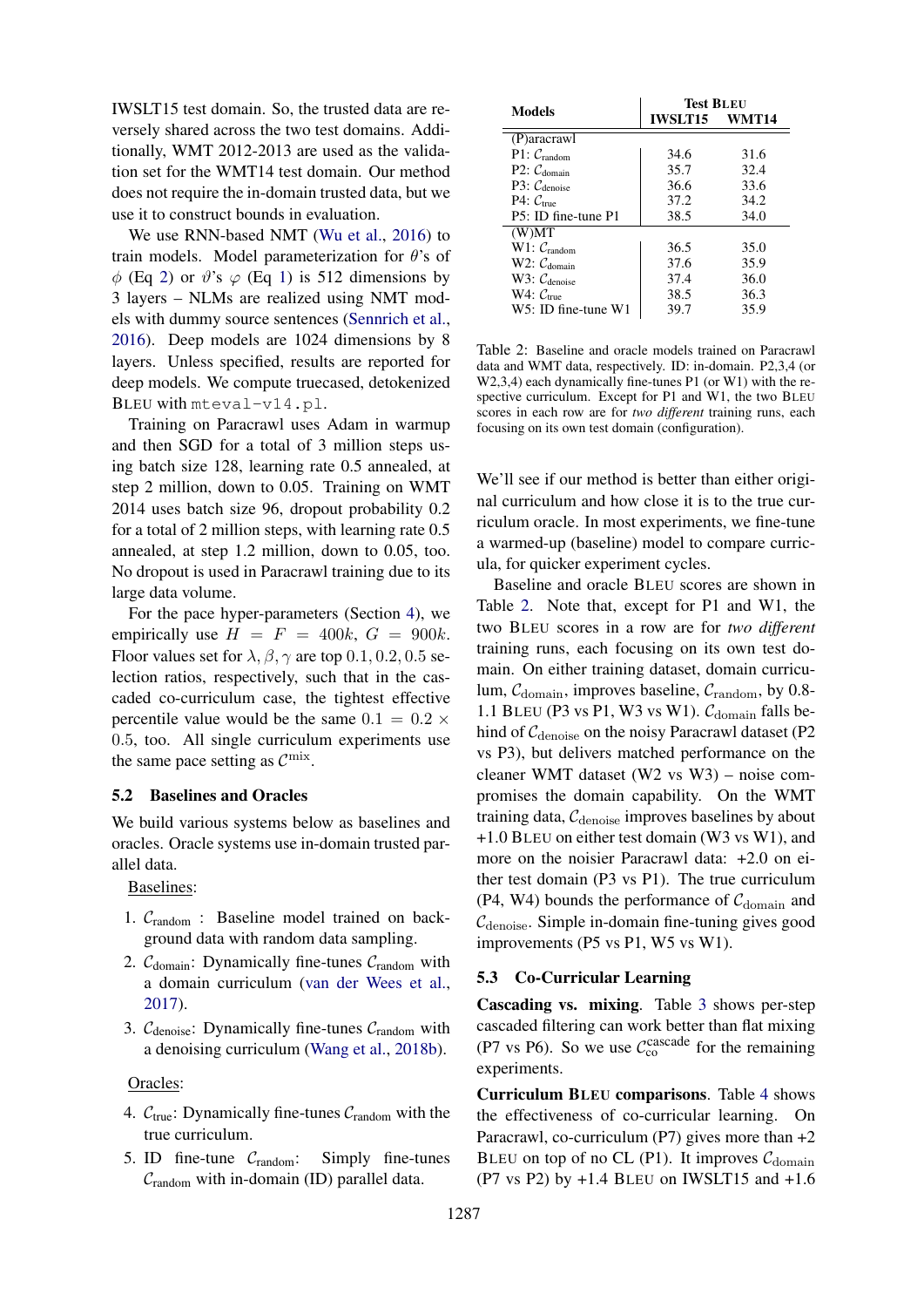<span id="page-6-0"></span>

| Co-                                        | <b>Test BLEU</b> |             |
|--------------------------------------------|------------------|-------------|
| Curriculum                                 | $ $ IWSLT15      | WMT14       |
| P6: $\mathcal{C}_{\text{co}}^{\text{mix}}$ | 36.2             | 33.8        |
| P7: $\mathcal{C}_{\rm co}^{\rm cascade}$   | 37.1             | <b>34.0</b> |

<span id="page-6-1"></span>Table 3: Per-step cascading works better than mixing on Paracrawl data.

| Curriculum                                                                                          | <b>Test BLEU</b> |                   |  |
|-----------------------------------------------------------------------------------------------------|------------------|-------------------|--|
|                                                                                                     | <b>IWSLT15</b>   | WMT14             |  |
| $\overline{P1: C_{random}}$                                                                         | 34.6             | $\overline{31.6}$ |  |
| P2: $C_{domain}$                                                                                    | 35.7             | 32.4              |  |
| $P3:$ $C_{denoise}$                                                                                 | 36.6             | 33.6              |  |
| P7: $\mathcal{C}_{\rm co}$                                                                          | 37.1             | 34.0              |  |
| $\mathcal{C}_{\mathrm{co}}-\mathcal{C}_{\mathrm{domain}}$                                           | $+1.4$           | $+1.6$            |  |
| $\mathcal{C}_{\mathrm{co}}-\mathcal{C}_{\mathrm{true}}$                                             | $-0.1$           | $-0.2$            |  |
| $W1: C_{\text{random}}$                                                                             | 36.5             | 35.0              |  |
| W2: $C_{domain}$                                                                                    | 37.6             | 35.9              |  |
| W3: $C_{\text{denoise}}$                                                                            | 37.4             | 36.0              |  |
| $W7: C_{co}$                                                                                        | 37.8             | 36.4              |  |
| $\mathcal{C}_{\rm co} - \mathcal{C}_{\rm domain}$                                                   | $+0.2$           | $+0.5$            |  |
| $\mathcal{C}_{\scriptscriptstyle{\text{c}} \alpha} - \mathcal{C}_{\scriptscriptstyle{\text{true}}}$ | $-0.7$           | $+0.1$            |  |

Table 4: Co-curriculum improves either constituent curriculum and no CL, can be close to the true curriculum on noisy data.

BLEU on WMT14. It is better than either constituent curriculum (P2 or P3), close to the true curriculum (P4).

On the cleaner WMT training data, cocurriculum (W7) improves either constituent curricula (W2 and W3) by smaller gains than Paracrawl: +0.2 BLEU on IWSLT15 and +0.4 on WMT14. Compared to  $C_{true}$  W5, co-curriculum W7 falls behind (-0.7 BLEU) on IWSLT15 and matches (+0.1 BLEU) on WMT14.

So  $\mathcal{C}_{\text{co}}$  outperforms either constituent curriculum, as we target in Section [3.](#page-2-2) In both background data cases, using in-domain trusted parallel data to build oracles (P5, W5) are more effective than selecting data in our setup.

#### <span id="page-6-5"></span>5.4 Effect of Curriculum Optimization

We further bootstrap the co-curriculum with the EM-style optimization procedure (Figure [2\)](#page-4-0) for three iterations for all four configurations.

Shallow models. We use the translation performance of the clean component  $P(y|x; \theta)$  in scoring function  $\phi$  (Eq. [2\)](#page-1-2) as an indicator to the quality of  $C_{\rm co}$  per iteration. Figure [3](#page-6-2) shows that the BLEU scores of  $P(y|x; \widehat{\theta})$  steadily become better by iterations.<sup>[7](#page-6-3)</sup>  $\hat{\theta}$  has 512 dimensions and 3 lay-

<span id="page-6-2"></span>

Figure 3: The EM-style optimization has a big impact on small-capacity models, measured in BLEU. Experiments were carried out on Paracrawl data.

<span id="page-6-4"></span>

| Curriculum                  | <b>Test BLEU</b>  |        |  |
|-----------------------------|-------------------|--------|--|
|                             | IWSLT15 WMT14     |        |  |
| $\overline{P2: C_{domain}}$ | 35.7              | 32.4   |  |
| P7: $\mathcal{C}_{\rm co}$  | 37.1              | 34.0   |  |
| P8: P7+Optimization         | 37.3              | 34.6   |  |
| P8 - $\mathcal{C}_{domain}$ | $+1.6$            | $+2.0$ |  |
| $W2: \mathcal{C}_{domain}$  | $\overline{37.6}$ | 35.9   |  |
| W7: $\mathcal{C}_{\rm co}$  | 37.8              | 36.4   |  |
| W8: W7+Optimization         | 37.8              | 36.5   |  |
| $W8 - C_{domain}$           | $+0.2$            | $+0.6$ |  |

Table 5: EM-style optimization further improves domain curriculum. But, overall, it has a small impact on deep models.

ers. Surprisingly, EM-3 improves baseline by +10 BLEU on IWSLT15, +8.2 BLEU on WMT14 and performs better than fine-tuning baseline with the clean, out-of-domain parallel data we have. They even reach the performance of  $C_{\text{random}}$  (P1) that uses a much deeper model (1024 dimensions x 8 layers) trained on the vanilla data.

Deep models. Table [5](#page-6-4) shows the BLEUs of deep models (1024 dimensions x 8 layers) trained on the final co-curriculum. P8 performs slightly better than the non-bootstrapped version P7 on Paracrawl: +0.6 BLEU on WMT14 test and +0.2 on IWSLT15 test. The differences on the WMT data appear to be smaller (W8 vs. W7). So, curriculum bootstrapping has a small impact overall on deep models.

Why the difference? Why is there such a difference? We analyze the properties of the cocurriculum.

Each curve in Figure [4](#page-7-0) corresponds to a single curriculum that simulates the online data selection from looser selection (left x-axis) to moretightened selection (right x-axis). During the course of a single CL, the curriculum pushes "harder" examples with higher per-word loss (than

<span id="page-6-3"></span><sup>&</sup>lt;sup>7</sup> They also include two initialization points: the noisy  $\tilde{\theta}$ , and the initial clean  $\hat{\theta}$  obtained by fine-tuning  $\tilde{\theta}$  on the clean data.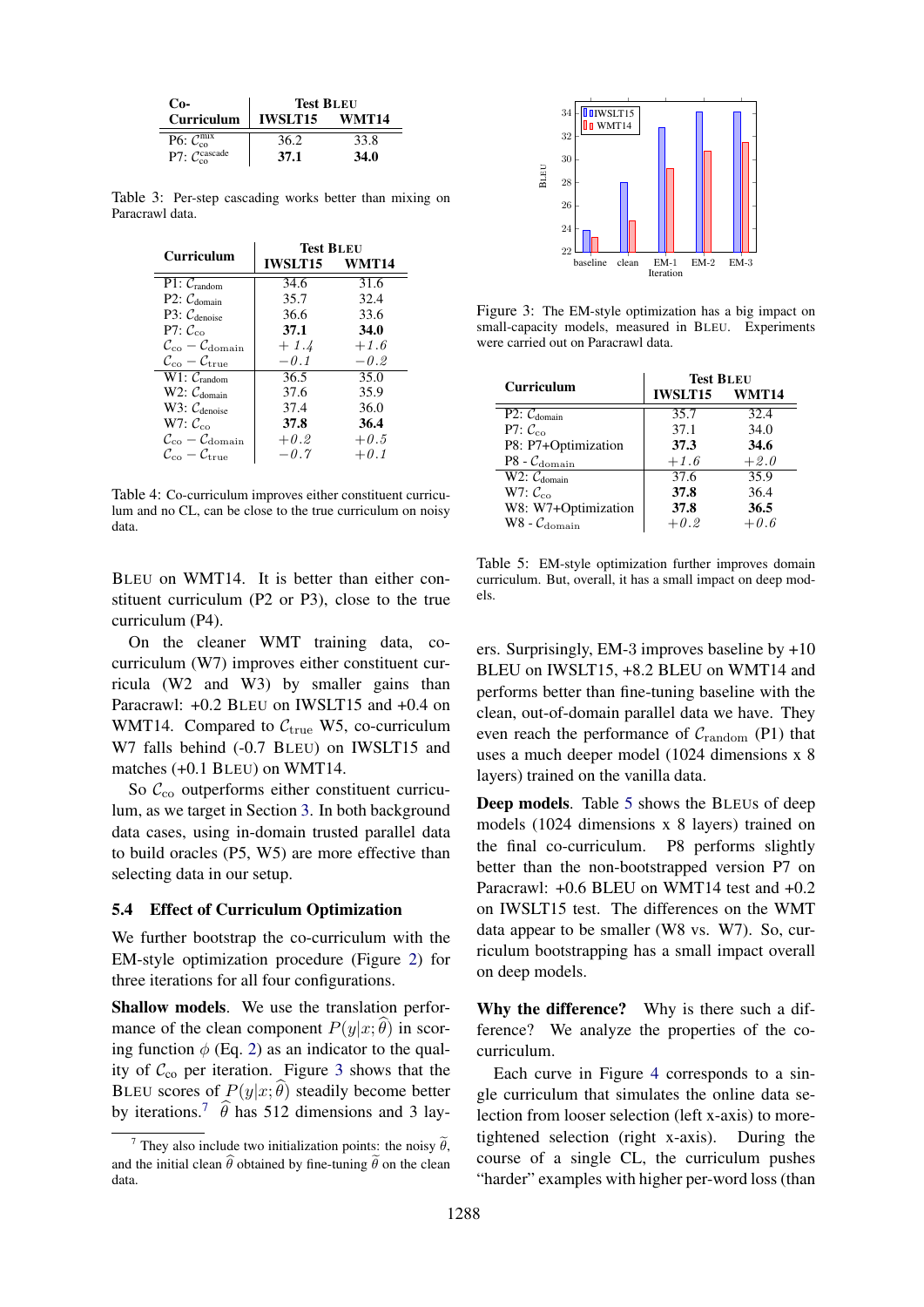<span id="page-7-0"></span>

Figure 4: Curriculum learning and optimization push "easier-to-learn" (lower per-word loss) examples to late curriculum (right) and harder examples (higher per-word loss) to early curriculum (left).

<span id="page-7-1"></span>

Figure 5: Curriculum learning and optimization push "regularized" (lower variance) examples to late curriculum and higher-variance examples to early curriculum.

baseline) to the early curriculum phase (for exploration), and "easier-to-learn" examples with lower per-word loss to the late curriculum phase (for exploitation). Over iterations, a later-iteration curriculum schedules even easier examples than a previous iteration at late curriculum. The story happens reversely at early curriculum due to probability mass conservation. Figure [5](#page-7-1) shows a similar story regarding per-word loss variance. So, curriculum optimization "regularizes" the curriculum and makes it easier-to-learn towards the end of CL.

These may be important for a small-capacity model to learn efficiently. The fact that the deep model is not improved as much means that 'clean' may have taken most of the headroom for deep models.

Meanwhile, according to Figure [6,](#page-7-2) each individual curriculum concentrates more on news indomain examples as training progresses. Over iterations, bootstrapping makes the co-curriculum more news-domain aware. Due to the use of the

<span id="page-7-2"></span>

Figure 6: The denoising curriculum is made more aware of news-domain after iterations. Figure drawn for the of news-domain after iterations. (Paracrawl, news) configuration. Within a single curriculum, 'baseline' randomly shuffles data, thus flat curve. 'clean' uses the out-of-domain clean parallel data, thus not that much news relevance. All curves show negative news-domain relevance, indicating lack of news data in Paracrawl data.

<span id="page-7-3"></span>

|                                           | <b>Test BLEU</b> |       |  |
|-------------------------------------------|------------------|-------|--|
| Curriculum                                | <b>IWSLT15</b>   | WMT14 |  |
| P8: Fine-tune with $\mathcal{C}_{\infty}$ | 37.3             | 34.6  |  |
| P9: Retrain with $C_{\rm co}$             | 37.9             | 35.6  |  |
| W8: Fine-tune with $C_{\rm co}$           | 37.8             | 36.5  |  |
| W9: Retrain with $\mathcal{C}_{\infty}$   | 38.1             | 36.3  |  |

Table 6: Retraining with a curriculum may work better than fine-tuning with it, on a large, noisy dataset.

denoising curriculum, data in curriculum becomes cleaner, too. So, although the co-curriculum schedules data from hard to easier-to-learn, which seems opposite to the general CL, it also schedules data from less in-domain to cleaner and more in-domain, which captures the spirit of CL.

## 5.5 Retraining

On Paracrawl, retraining NMT with co-curriculum improves dynamic fine-tuning, as shown in Table [6](#page-7-3) (P9 vs. P8): +0.6 BLEU on IWSLT15 and +1.0 BLEU on WMT14. On WMT14 training data, retraining (W9) seems to perform similarly to fine-tuning on a warmed-up model (W8): +0.3 on IWSLT15 but -0.2 on WMT14; We speculate that this may be due to the smaller WMT training data size.

### 5.6 Dynamic vs. Static Data Selection

Co-curricular learning is dynamic. How does being dynamic matter? Table [7](#page-8-0) shows that finetuning on the top  $10\%$  data<sup>[8](#page-7-4)</sup> static selection (P10, W10) gives good improvements over baselines P1, W1, but co-curriculum (P9, W9) may do better.

<span id="page-7-4"></span><sup>&</sup>lt;sup>8</sup> This is the ratio where the pace function reaches the floor value in training (see end of Section [5.1\)](#page-4-4).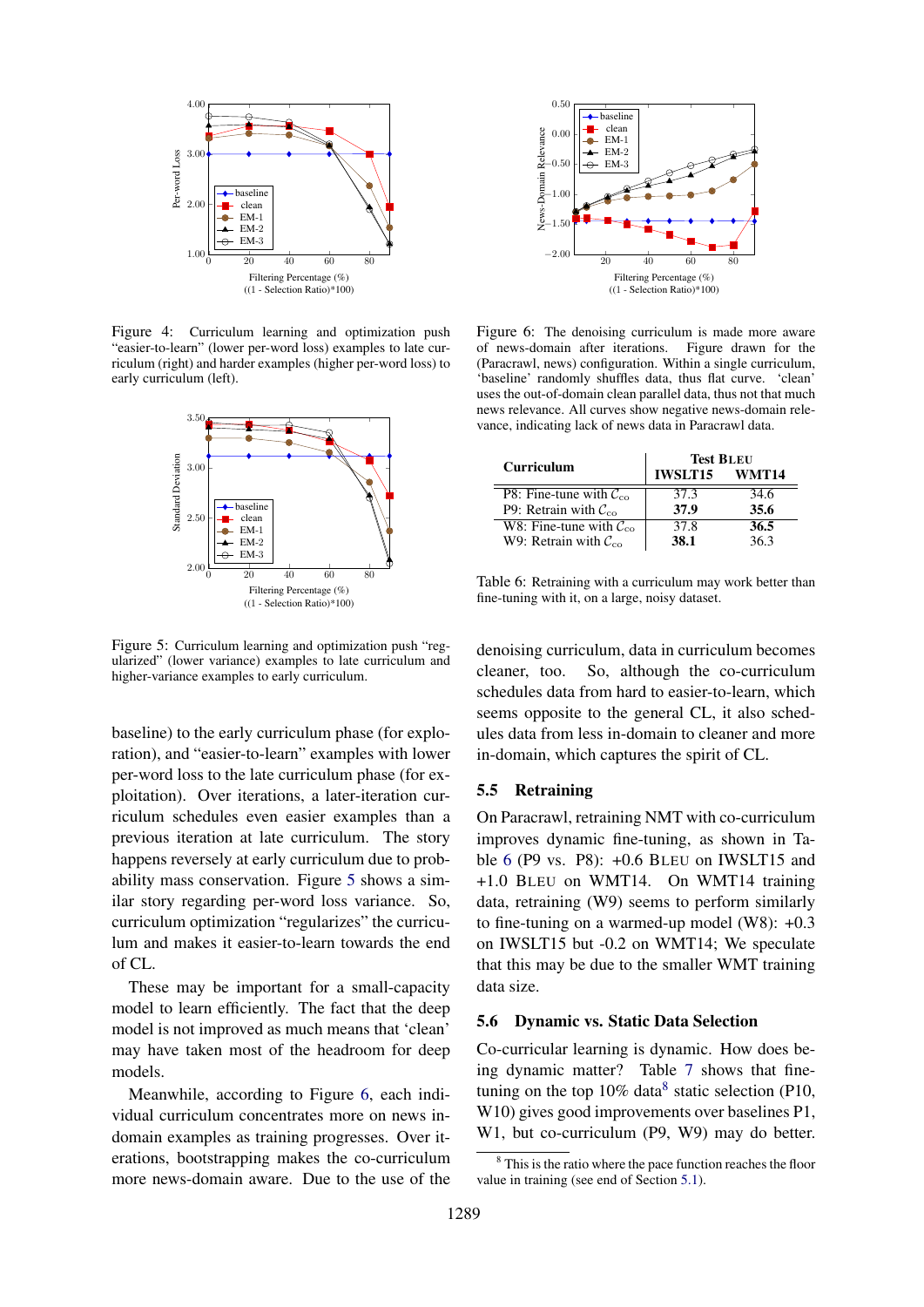<span id="page-8-0"></span>

| Model                                    | <b>Test BLEU</b> |       |  |
|------------------------------------------|------------------|-------|--|
|                                          | <b>IWSLT15</b>   | WMT14 |  |
| $\overline{P}$ 1: $\mathcal{C}_{random}$ | 34.6             | 31.6  |  |
| P9: Curriculum (Dynamic)                 | 37.9             | 35.6  |  |
| P10: Static selection                    | 36.8             | 34.6  |  |
| $W1: C_{random}$                         | 36.5             | 35.0  |  |
| W9: Curriculum (Dynamic)                 | 38.1             | 36.3  |  |
| W10: Static selection                    | 37.4             | 36.2  |  |

Table 7: Curriculum learning works slightly better than finetuning a warmed-up model with a top static selection.

<span id="page-8-1"></span>

| Model                         | <b>Test BLEU</b> |       |  |
|-------------------------------|------------------|-------|--|
|                               | <b>IWSLT15</b>   | WMT14 |  |
| P9: Retrain with curriclum    | 37.9             | 35.6  |  |
| P11: Retrain with static sel. | 37.1             | 34.6  |  |
| W9: Retrain with curriculum   | 38.1             | 36.3  |  |
| W11: Retrain on static sel.   | 34.0             | 317   |  |

Table 8: Curriculum learning works better than retraining with a static, top selection, especially when the training dataset is small.

This confirms findings by [\(van der Wees et al.,](#page-10-0) [2017\)](#page-10-0).

What if we retrain on the static data, too? In Table [8,](#page-8-1) W11 vs. W9 shows that retrained models on the static data is far behind for the WMT14 training – top 10% selection has only 4 million examples. On Paracrawl, P11 vs. P9 are closer, but retraining on co-curriculum performs still better. In all cases, co-curricular learning gives the best results. We may tune the static selection for better results, but then it is the exact point of CL, to evolve the data re-weighting without the need of a hard cutoff on selection ratio.

### 5.7 Discussion

Evidence of data-quality transfer. Figure [7](#page-8-2) visualizes that CL in one domain (e.g., web) may enable CL in another. This is the foundation of our proposed method. To draw the figure, using a random sample of 2000 pairs from WMT training data and some additional in-domain parallel data, we sort examples by tightening the selection ratio according to a true web curriculum. The web curve shows the co-relation between selection ratio and data relevance to web. The same data order appears to yield increasing relevance to other domains, too, with bigger effect on a closer 'news' domain, but smaller effect on 'patent' and 'short' (sentences).

Regularizing data without a teacher. The analysis in Section [5.4](#page-6-5) shows that the denoising scoring function and its bootstrapped versions tend to

<span id="page-8-2"></span>

Figure 7: Curriculum learning in one domain may enable curriculum learning in another.

regularize the late curriculum and make the scheduled data easier for small models to learn on. One potential further application of this data property may be in learning a multitask curriculum where regular data may be helpful for multiple task distributions to work together in the same model. This has been achieved by knowledge distillation in existing research [\(Tan et al.,](#page-10-8) [2019\)](#page-10-8), by regularizing data with a teacher – We could instead regularize data by example selection, without a teacher. We leave this examination for future research.

Pace function hyper-parameters. In experiments, we found that data-discarding pace functions seem to work best when they simultaneously decay down to their respective floors. Adaptively adjusting them seems an interesting future work.

## 6 Conclusion

We present a co-curricular learning method to make domain-data selection work better on noisy data, by dynamically composing it with clean-data selection. We show that the method improves over either constituent selection and their static combination. We further refine the co-curriculum with an EM-style optimization procedure and show its effectiveness, in particular on small-capacity models. In future, we would like to extend the method to handle more than two curricula objectives.

#### Acknowledgments

The authors would like to thank Yuan Cao for his help and advice, the three anonymous reviewers for their constructive reviews, Melvin Johnson for early discussions, Jason Smith, Orhan Firat, Macduff Hughes for comments on an earlier draft, and Wolfgang Macherey for his early work on the topic.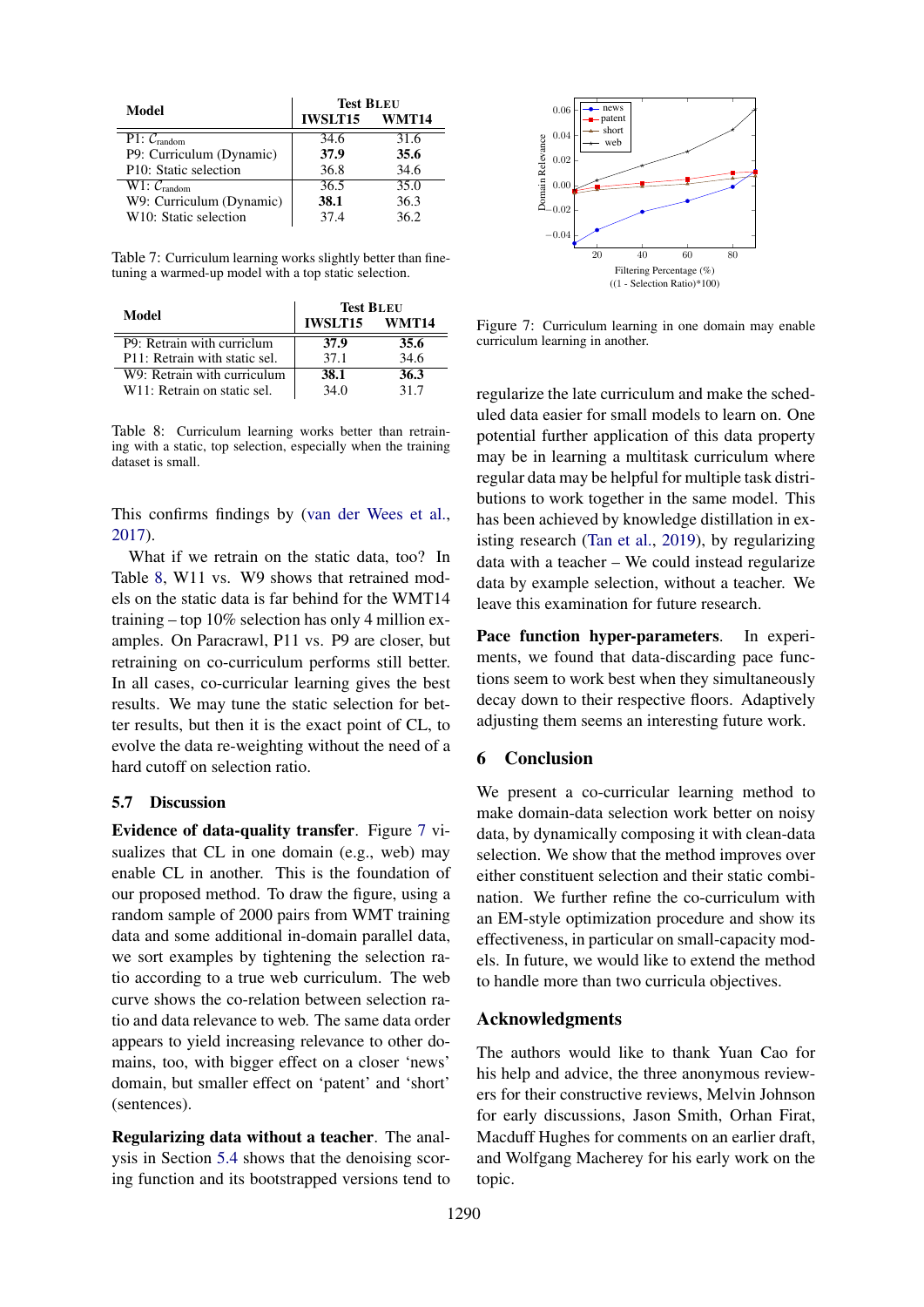### References

- <span id="page-9-2"></span>Amittai Axelrod, Xiaodong He, and Jianfeng Gao. 2011. Domain adaptation via pseudo in-domain data selection. In *Proceedings of the 2011 Conference on Empirical Methods in Natural Language Processing*, pages 355–362.
- <span id="page-9-10"></span>Yoshua Bengio, Jérôme Louradour, Ronan Collobert, and Jason Weston. 2009. Curriculum learning. In *Proceedings of the 26 th International Conference on Machine Learning*, page 8696, Montreal, Canada.
- <span id="page-9-17"></span>Peter F. Brown, Vincent J. Della Pietra, Stephen A. Della Pietra, and Robert L. Mercer. 1993. [The](http://dl.acm.org/citation.cfm?id=972470.972474) [mathematics of statistical machine translation: Pa](http://dl.acm.org/citation.cfm?id=972470.972474)[rameter estimation.](http://dl.acm.org/citation.cfm?id=972470.972474) *Comput. Linguist.*, 19(2):263– 311.
- <span id="page-9-0"></span>Christian Buck, Jannis Bulian, Massimiliano Ciaramita, Wojciech Pawe Gajewski, Andrea Gesmundo, Neil Houlsby, and Wei Wang. 2018. [Ask](https://openreview.net/pdf?id=S1CChZ-CZ) [the right questions: Active question reformulation](https://openreview.net/pdf?id=S1CChZ-CZ) [with reinforcement learning.](https://openreview.net/pdf?id=S1CChZ-CZ)
- <span id="page-9-7"></span>Boxing Chen and Fei Huang. 2016. Semi-supervised convolutional networks for translation adaptation with tiny amount of in-domain data. In *Proceedings of the 20th SIGNLL Conference on Computational Natural Language Learning (CoNLL)*, pages 314–323.
- <span id="page-9-8"></span>Boxing Chen, Roland Kuhn, George Foster, Colin Cherry, and Fei Huang. 2016. Bilingual methods for adaptive training data selection for machine translation. In *AMTA*.
- <span id="page-9-19"></span>A. P. Dempster, N. M. Laird, and D. B. Rubin. 1977. Maximum likelihood from incomplete data via the em algorithm. *JOURNAL OF THE ROYAL STATIS-TICAL SOCIETY, SERIES B*, 39(1):1–38.
- <span id="page-9-12"></span>Markus Freitag and Yaser Al-Onaizan. 2016. Fast domain adaptation for neural machine translation. *CoRR*, abs/1612.06897.
- <span id="page-9-5"></span>Dan Hendrycks, Mantas Mazeika, Duncan Wilson, and Kevin Gimpel. 2018. [Using trusted data to train](http://papers.nips.cc/paper/8246-using-trusted-data-to-train-deep-networks-on-labels-corrupted-by-severe-noise.pdf) [deep networks on labels corrupted by severe noise.](http://papers.nips.cc/paper/8246-using-trusted-data-to-train-deep-networks-on-labels-corrupted-by-severe-noise.pdf) In S. Bengio, H. Wallach, H. Larochelle, K. Grauman, N. Cesa-Bianchi, and R. Garnett, editors, *Advances in Neural Information Processing Systems 31*, pages 10456–10465. Curran Associates, Inc.
- <span id="page-9-9"></span>Marcin Junczys-Dowmunt. 2018. [Dual conditional](http://www.aclweb.org/anthology/W18-6479) [cross-entropy filtering of noisy parallel corpora.](http://www.aclweb.org/anthology/W18-6479) In *Proceedings of the Third Conference on Machine Translation, Volume 2: Shared Task Papers*, pages 901–908, Belgium, Brussels. Association for Computational Linguistics.
- <span id="page-9-3"></span>Huda Khayrallah and Philipp Koehn. 2018. [On the](http://arxiv.org/abs/1805.12282) [impact of various types of noise on neural machine](http://arxiv.org/abs/1805.12282) [translation.](http://arxiv.org/abs/1805.12282) *CoRR*, abs/1805.12282.
- <span id="page-9-13"></span>Tom Kocmi and Ondřej Bojar. 2017. [Curriculum](https://doi.org/10.26615/978-954-452-049-6_050) [learning and minibatch bucketing in neural ma](https://doi.org/10.26615/978-954-452-049-6_050)[chine translation.](https://doi.org/10.26615/978-954-452-049-6_050) In *Proceedings of the International Conference Recent Advances in Natural Language Processing, RANLP 2017*, pages 379–386. INCOMA Ltd.
- <span id="page-9-4"></span>Philipp Koehn, Huda Khayrallah, Kenneth Heafield, and Mikel L. Forcada. 2018. Findings of the wmt 2018 shared task on parallel corpus filtering. In *Proceedings of the Third Conference on Machine Translation*, Belgium, Brussels. Association for Computational Linguistics.
- <span id="page-9-20"></span>Taku Kudo. 2018. [Subword regularization: Improv](http://aclweb.org/anthology/P18-1007)[ing neural network translation models with multiple](http://aclweb.org/anthology/P18-1007) [subword candidates.](http://aclweb.org/anthology/P18-1007) In *Proceedings of the 56th Annual Meeting of the Association for Computational Linguistics (Volume 1: Long Papers)*, pages 66–75. Association for Computational Linguistics.
- <span id="page-9-14"></span>Gaurav Kumar, George Foster, Colin Cherry, and Maxim Krikun. 2019. Reinforcement learning based curriculum optimization for neural machine translation. In *2019 Annual Conference of the North American Chapter of the Association for Computational Linguistics*. Association for Computational Linguistics.
- <span id="page-9-16"></span>Saab Mansour, Joern Wuebker, and Hermann Ney. 2011. Combining translation and language model scoring for domain-specific data filtering. In *International Workshop on Spoken Language Translation*, pages 222–229.
- <span id="page-9-1"></span>Bryan McCann, James Bradbury, Caiming Xiong, and Richard Socher. 2017. [Learned in translation: Con](http://papers.nips.cc/paper/7209-learned-in-translation-contextualized-word-vectors.pdf)[textualized word vectors.](http://papers.nips.cc/paper/7209-learned-in-translation-contextualized-word-vectors.pdf) In I. Guyon, U. V. Luxburg, S. Bengio, H. Wallach, R. Fergus, S. Vishwanathan, and R. Garnett, editors, *Advances in Neural Information Processing Systems 30*, pages 6294– 6305. Curran Associates, Inc.
- <span id="page-9-6"></span>Robert C. Moore and William Lewis. 2010. Intelligent selection of language model training data. In *Proceedings of the ACL 2010 Conference*, pages 220–  $224$
- <span id="page-9-15"></span>Emmanouil Antonios Platanios, Otilia Stretcu, Graham Neubig, Barnabás Póczos, and Tom M. Mitchell. 2019. Competence-based curriculum learning for neural machine translation. In *2019 Annual Conference of the North American Chapter of the Association for Computational Linguistics*. Association for Computational Linguistics.
- <span id="page-9-11"></span>Hassan Sajjad, Nadir Durrani, Fahim Dalvi, Yonatan Belinkov, and Stephan Vogel. 2017. Neural machine translation training in a multi-domain scenario. *arXiv preprint arXiv:1708.08712v2*.
- <span id="page-9-18"></span>Rico Sennrich, Barry Haddow, and Alexandra Birch. 2016. [Improving Neural Machine Translation Mod](http://www.aclweb.org/anthology/P16-1009.pdf)[els with Monolingual Data.](http://www.aclweb.org/anthology/P16-1009.pdf) In *Proceedings of the 54th Annual Meeting of the Association for Computational Linguistics (Volume 1: Long Papers)*, pages